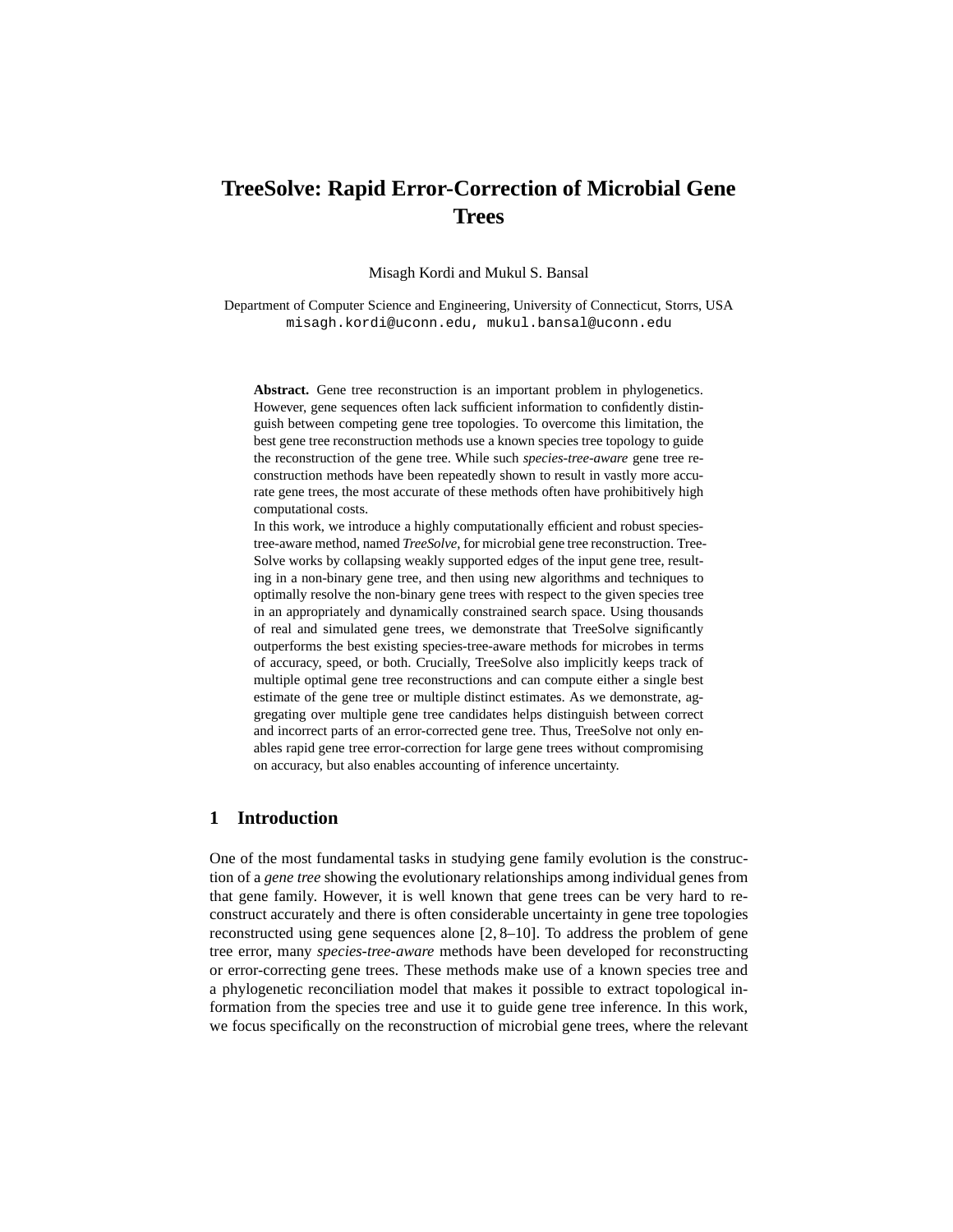phylogenetic reconciliation model is the Duplication-Transfer-Loss (DTL) reconciliation which models the evolution of gene trees within species trees through speciation, gene duplication, gene loss, and horizontal gene transfer. Given its importance to understanding microbial evolution, the DTL reconciliation problem has been widely studied, e.g., [1, 3, 4, 7, 11–16], and all existing species-tree-aware methods for microbial gene trees are based on DTL reconciliation or its variants. Existing species-tree-aware methods for microbial gene trees include AnGST [3], MowgliNNI [9], ALE [15], PrIME-DLTRS [12], TreeFix-DTL [2], TERA [11], and ecceTERA [5]. Amongst all these methods, TreeFix-DTL [2] and ecceTERA [5] have been shown to be among the most accurate. Both TreeFix-DTL and ecceTERA are *gene tree error-correction* methods that take as input a previously reconstructed sequence-only gene tree and error-correct it based on a given species tree. Note that ecceTERA also implements the amalgamationbased algorithm implemented in TERA [11]; however, in this manuscript, ecceTERA refers only to the implementation of the gene tree resolution algorithm from [5].

In this work, we introduce a new species-tree-aware method, *TreeSolve* (portmanteau of *Tree* and *Resolve*), for error-correction of microbial gene trees that significantly outperforms the best existing methods in terms of accuracy, speed, or both. TreeSolve builds upon two key ideas already used for microbial gene tree error-correction and combines and extends them in novel ways. The first of these two keys ideas is to handle gene tree uncertainty by collapsing all weakly supported edges in the input sequencebased gene tree, resulting in a non-binary gene tree, and then optimally resolving this non-binary gene trees by reconciling to the given species tree, e.g., [5, 7, 17]. The second key idea is the consideration of gene tree bootstraps or other replicates to constrain the search space for the final gene tree to only a biologically meaningful subset of the full search space [3,11,15]. While both of these ideas have been separately used before, TreeSolve combines and extends them to achieve improved speed and accuracy. Specifically, TreeSolve collapses weakly supported edges of the input gene tree, resulting in a non-binary gene tree, and then uses new algorithms and techniques to optimally resolve the non-binary gene trees with respect to the given species tree in a constrained search space defined by a collection of bootstrap/replicate gene tree. An important novel aspect of our algorithm is that it is *self-adaptive* in that it can automatically increase or decrease the search space by considering only those clades that appear in at least a certain fraction of the bootstrap/replicate gene trees (by default, the considered clades should appear in at least one of the bootstrap/replicate gene trees). This self-adaptability is required because, even with the constraints imposed by the gene tree bootstraps/replicates, the number of optimal resolutions can grow exponentially in the degree and number of non-binary nodes in the given non-binary gene tree. By dynamically increasing or decreasing the minimum support value required for the clades considered, the algorithm is guaranteed to be very efficient even on very large and highly non-binary gene trees while still maintaining its accuracy. Another key strength of TreeSolve is that it implicitly keeps track of multiple, equally optimal, gene tree resolutions; it can either output a single best estimate of the gene tree or it can output multiple distinct gene tree candidates ordered by their average bootstrap/replicate support values.

We compared the accuracy and runtime of TreeSolve against the two most accurate gene tree error-correction methods for microbial gene trees, TreeFix-DTL [2] and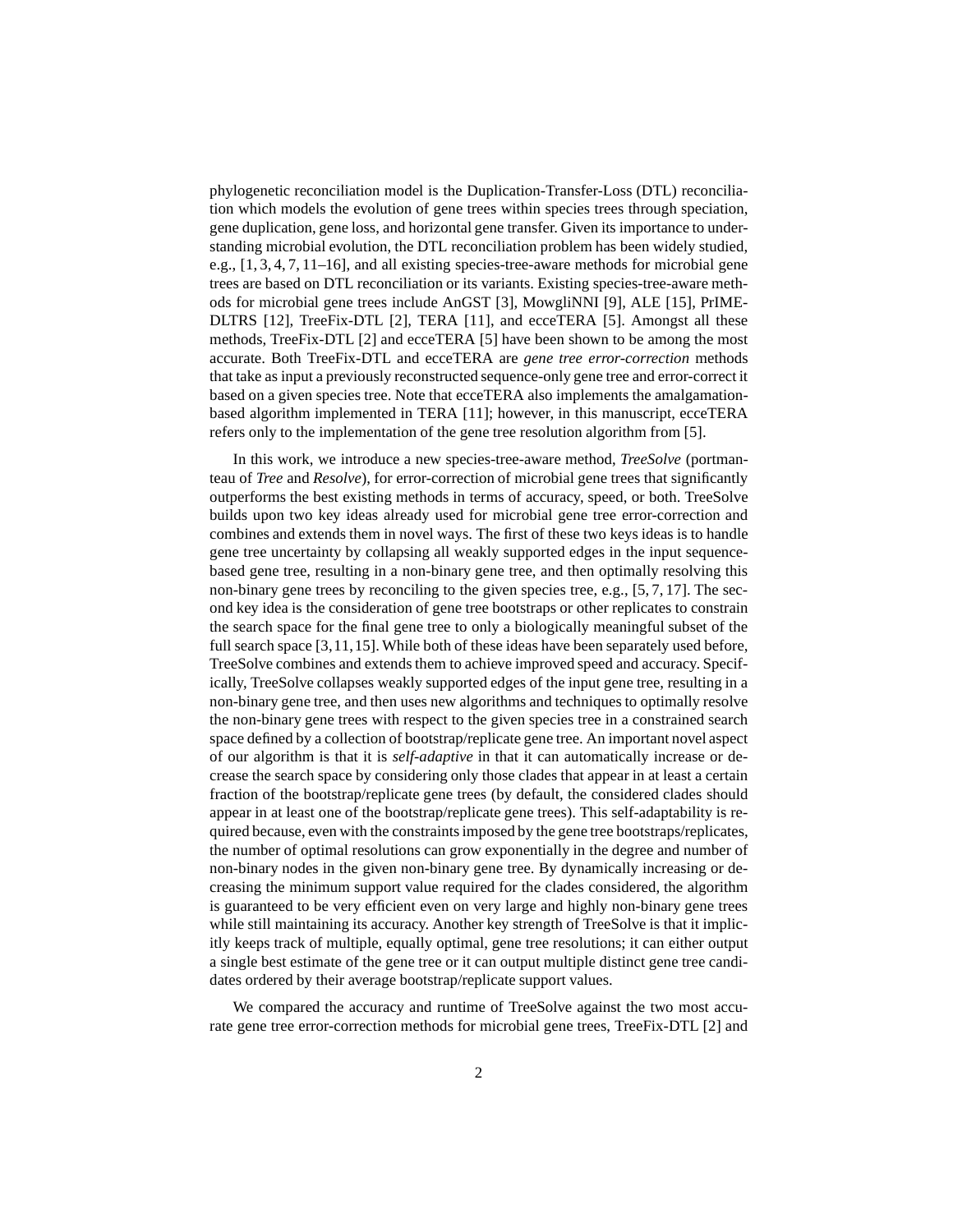ecceTERA [5], using an extensive experimental study with thousands of real and simulated gene trees. TreeFix-DTL has been previously demonstrated to have greater accuracy than AnGST and MowgliNNI [2], and ecceTERA demonstrated to have either greater or comparable accuracy to ALE, TERA, and PrIME-DLTRS [5, 11]). Furthermore, ecceTERA is among the fastest species-tree-aware methods currently available for microbial gene trees, and it is also the method conceptually most similar to Tree-Solve. Our results demonstrate that (i) TreeSolve is orders of magnitude faster and far more scalable than TreeFix-DTL, while matching or exceeding it in accuracy on larger gene trees, (ii) TreeSolve is significantly more accurate than ecceTERA and has comparable running times, (iii) the self-adaptive algorithm implemented in TreeSolve is highly scalable and efficient and can be easily applied to large genome-scale datasets and gene trees having many hundreds of leaves, and (iv) aggregating over multiple gene tree candidates output by TreeSolve helps distinguish between correct and incorrect branches of an error-corrected gene tree. An implementation of TreeSolve is available from https://compbio.engr.uconn.edu/software/TreeSolve/.

## **2 Definitions and Preliminaries**

We follow basic definitions and notation from [1] and [7]. Given a tree  $T$ , we denote its node, edge, and leaf sets by  $V(T)$ ,  $E(T)$ , and  $Le(T)$  respectively.

If T is rooted, the root node of T is denoted by  $rt(T)$ , the parent of a node  $v \in V(T)$ by  $pa_T(v)$ , its set of children by  $Ch_T(v)$ , and the (maximal) subtree of T rooted at v by  $T(v)$ . The set of *internal nodes* of T, denoted  $I(T)$ , is defined to be  $V(T) \setminus Le(T)$ . For a rooted tree T, we define  $\leq_T$  to be the partial order on  $V(T)$  where  $x \leq_T y$  if y is a node on the path between  $r(T)$  and x. The partial order  $\geq_T$  is defined analogously, i.e.,  $x \geq_T y$  if x is a node on the path between  $rt(T)$  and y. We say that y is an *ancestor* of x, or that x is a *descendant* of y, if  $x \leq_T y$  (note that, under this definition, every node is a descendant as well as ancestor of itself). We say that x and y are *incomparable* if neither  $x \leq_T y$  nor  $y \leq_T x$ . Given a non-empty subset  $L \subseteq Le(T)$ , we denote by  $lca_T(L)$  the last common ancestor (LCA) of all the leaves in L in tree T.

A rooted tree is *binary* if all of its internal nodes have exactly two children, and *non-binary* otherwise. An *internal edge* is an edge whose end points are both internal nodes in the tree. An internal edge  $(x, pa_T(x))$  in tree  $T$  can be *contracted* by removing  $(x, pa_T(x))$  and creating new edges joining  $pa_T(x)$  with  $Ch_T(x)$ , thereby yielding a new tree distinct from T. We say that a tree  $T'$  is a *binary resolution* of T if  $T'$  is binary and  $T$  can be obtained from  $T'$  by contracting some (zero or more) internal edges. We denote by  $\mathcal{BR}(T)$  the set of all binary resolutions of a rooted non-binary tree T. Given any node  $x$  from  $T$ , we define the *out-degree* of  $x$  to be the number of children of  $x$ .

For a rooted tree T each node  $v \in V(T)$ , the *clade*  $C_T(v)$  is defined to be the set of all leaf nodes in  $T(v)$ ; i.e.  $C_T(v) = Le(T(v))$ . We denote the set of all clades of a rooted tree  $T$  by  $C \cdot \text{I} \cdot \text{I} \cdot \text{I}$  This concept can be extended to unrooted trees as follows. Suppose T is an unrooted tree. Each edge  $(u, v) \in E(T)$  defines a partition of the leaf set of T into two disjoint subsets  $Le(T_u)$  and  $Le(T_v)$ , where  $T_u$  is the subtree containing node u and  $T_v$  is the subtree containing node v, obtained when edge  $(u, v)$  is removed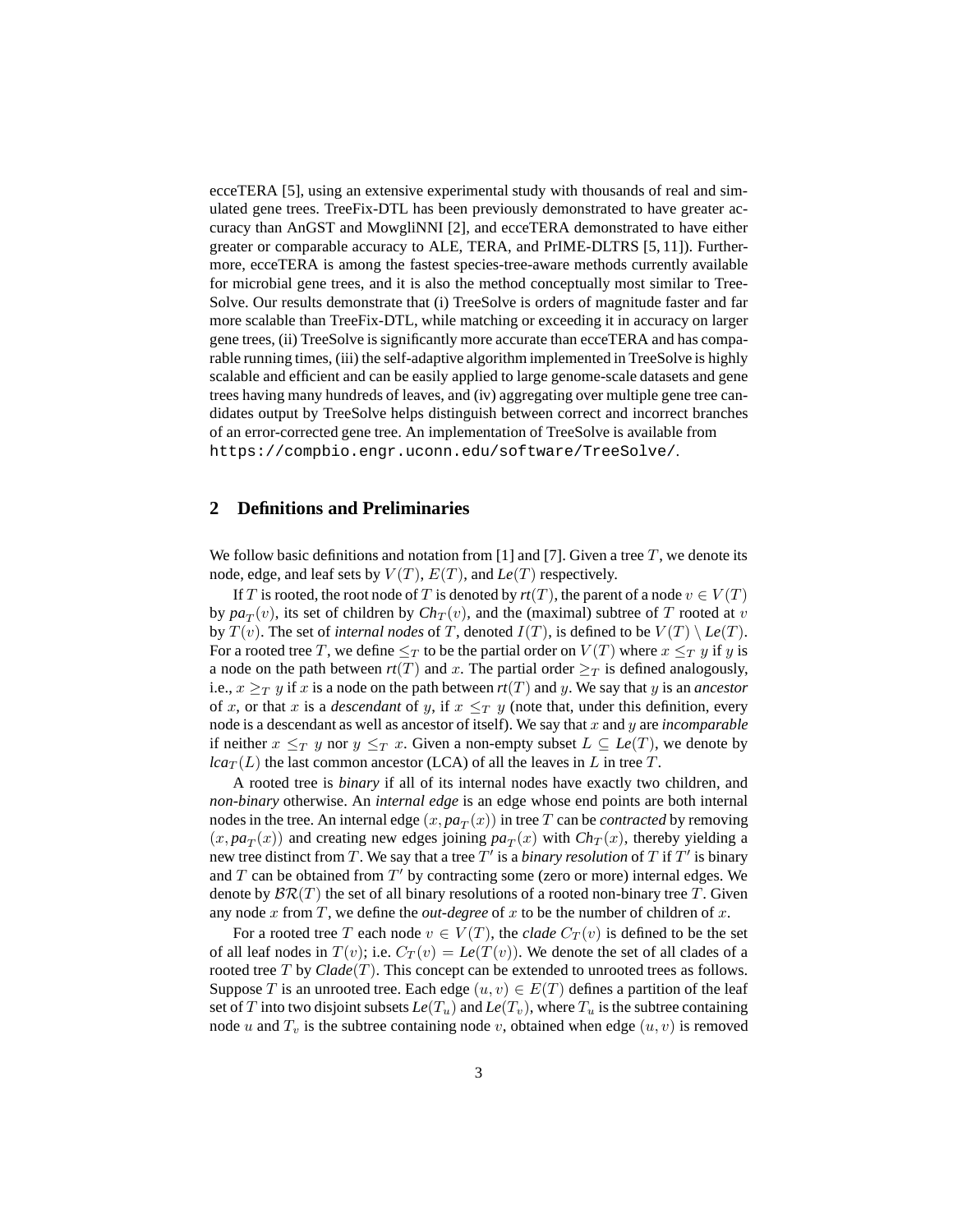from T. We call  $Le(T_u)$  and  $Le(T_v)$  the *clusters* of T induced by edge  $(u, v)$ , and denote the set of all clusters in an unrooted tree  $T$  by *Cluster* $(T)$ .

In this work, we will consider both rooted and unrooted trees. However, unless otherwise specified, the term *tree* refers to a rooted tree.

A *species tree* is a tree that depicts the evolutionary relationships of a set of species. Given a gene family from a set of species, a *gene tree* is a tree that depicts the evolutionary relationships among the sequences encoding only that gene family in the given set of species. Gene trees may be either binary or non-binary while the species tree is always assumed to be binary. Throughout this work, we denote the gene tree and species tree under consideration by  $G$  and  $S$ , respectively. If  $G$  is restricted to be binary we refer to it as  $G^B$  and as  $G^N$  if it is restricted to be non-binary. We assume that each leaf of the gene tree is labeled with the species from which that gene was sampled. This labeling defines a *leaf-mapping*  $\mathcal{L}_{G,S}$ :  $Le(G) \rightarrow Le(S)$  that maps a leaf node  $q \in Le(G)$  to that unique leaf node  $s \in Le(S)$  that has the same label as g. Note that gene trees may have more than one gene sampled from the same species.

**Reconciliation and DTL-scenarios.** A binary gene tree can be reconciled with a species tree by mapping the gene tree into the species tree. A Duplication-Transfer-Loss scenario (DTL-scenario) [1, 16] for  $G^B$  and S characterizes the mappings of  $G^B$  into S that constitute a biologically valid reconciliation. Essentially, DTL-scenarios map each gene tree node to a unique species tree node and designate each gene tree node as representing either a speciation, duplication, or transfer event. A formal definition of DTLscenario appears in [1]. DTL-scenarios correspond naturally to reconciliations and it is straightforward to infer the reconciliation of  $G^B$  and S implied by any DTL-scenario. Given a DTL-scenario, one can directly count the number of duplications, transfers, and losses invoked by the corresponding reconciliation [1].

Let  $P_{\Delta}$ ,  $P_{\Theta}$ , and  $P_{loss}$  denote the non-negative costs associated with duplication, transfer, and loss events, respectively. The *reconciliation cost* of a DTL-scenario is defined to be the total cost of all duplication, transfer, and loss events invoked by that DTL-scenario. A most parsimonious reconciliation is one that has minimum reconciliation cost.

**Definition 1 (MPR).** *Given*  $G^B$  *and S, along with*  $P_{\Delta}$ *,*  $P_{\Theta}$ *<i>, and*  $P_{loss}$ *, a* most parsimonious reconciliation (MPR) *for*  $G^B$  *and*  $S$  *is a DTL-scenario with minimum reconciliation cost.*

**Optimal gene tree resolution.** TreeSolve works by first converting the given binary gene tree into a non-binary gene tree by collapsing weakly supported edges (based on a user-provided threshold), and then optimally resolving this non-binary gene tree based on the species tree under appropriate topological constraints. A closely related problem formulation that has been previously studied is that of optimal gene tree resolution (OGTR) under DTL reconciliation [6,7]. In the OGTR problem, given non-binary gene tree  $G^N$  and a species tree, one must find a binary resolution  $G^B$  of  $G^N$  such that an MPR of  $G^B$  with S has smallest reconciliation cost. Moreover, since there may be more than one optimal binary resolution of  $G<sup>N</sup>$ , the desired formulation of the problem is to find *all* optimal resolutions of  $G<sup>N</sup>$ . This leads to the following computational problem [7].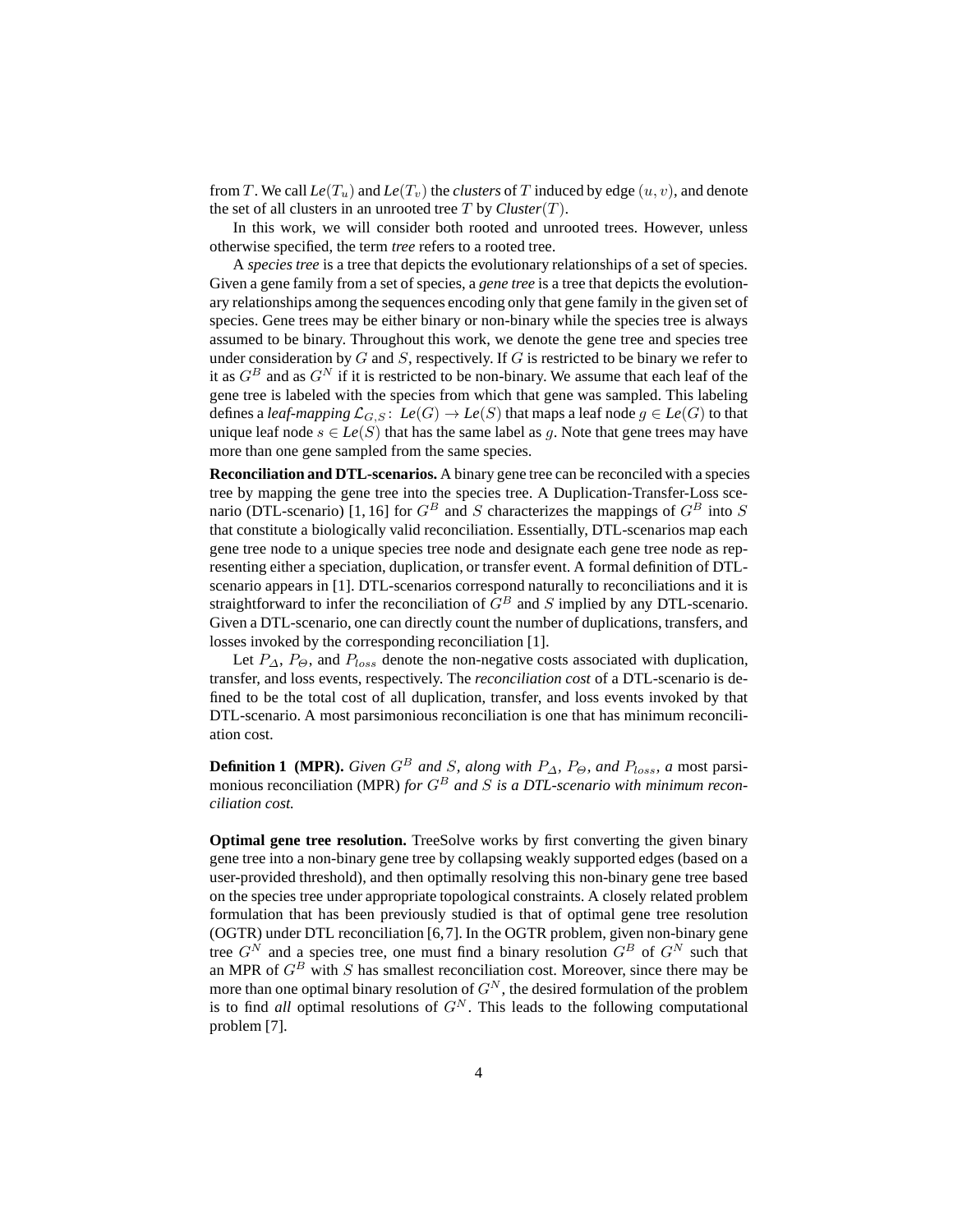**Problem 1 (OGTR-All)** *Given*  $G^N$  *and*  $S$ *, along with*  $P_{\Delta}$ *,*  $P_{\Theta}$ *, and*  $P_{loss}$ *, the* All Optimal Gene Tree Resolutions (OGTR-All) *problem is to compute the set*  $\mathcal{OR}(G^N)$  *of all optimal binary resolutions of*  $G^N$  *such that, for any*  $G^B \in \mathcal{OR}(G^N)$ *, an MPR of*  $G^B$  and S has the smallest reconciliation cost among all gene trees in  $\mathcal{BR}(G^N)$ .

The OGTR-All problem is known to be NP-hard [6] (even for computing a single optimal resolution), and existing algorithms are limited to solving instances in which the maximum out-degree in  $G<sup>N</sup>$  is small [7].

**Constrained optimal gene tree resolution.** In addition to its very high computational time complexity, which greatly limits its applicability, the OGTR-All problem ignores sequence information and is therefore prone to over-fitting the gene tree to the species tree. TreeSolve addresses both these limitations by constraining the set of binary resolutions of  $G<sup>N</sup>$  that can be considered. Specifically, TreeSolve allows all binary resolutions that are supported by the sequence data and disallows those that are unsupported. To achieve this goal TreeSolve solves a constrained version of the OGTR-All problem in which, in addition to  $G<sup>N</sup>$  and S, we take as input a set of unrooted gene trees that define constraints on the set of binary resolutions of  $G<sup>N</sup>$ . The set of unrooted gene trees used should represent a sample of gene tree topologies supported by the sequence data and can be easily obtained by either computing bootstrap replicates or sampling from the posterior distribution in a Bayesian analysis.

More formally, let  $B = \{B_1, B_2, \ldots, B_b\}$  denote a sample of b unrooted gene trees. Then, we define the cluster set of  $\mathbb B$  to be:  $Cluster(\mathbb B) = \bigcup_{i=1}^b Cluster(B_i).$  This set of clusters is used to define the constrained set of binary resolutions as follows.

**Definition 2 (Constrained binary resolution).** *Given* B *and a non-binary tree* T *, we say that*  $T'$  *is a* constrained binary resolution *of*  $T$  *(with respect to*  $\mathbb{B}$ *), if*  $T' \in \mathcal{BR}(T)$ and  $\text{Clade}(T') \subseteq \text{Cluster}(B)$ . We denote by  $\text{CBR}(T)$  the set of all constrained binary *resolutions of a rooted non-binary tree* T *.*

The idea of a constrained binary resolution is illustrated in Figure 1. We can now state the constrained optimal gene tree resolution problem.

**Problem 2 (C-OGTR)** *Given*  $G^N$ *, S, and* B*, along with*  $P_{\Delta}$ *,*  $P_{\Theta}$ *, and*  $P_{loss}$ *, the* All Constrained Optimal Gene Tree Resolutions (C-OGTR) *problem is to compute the set*  $\mathcal{COR}(G^N)$  of all optimal constrained binary resolutions of  $G^N$  such that, for any  $G^B \in$  $\mathcal{COR}(G^N)$ , an MPR of  $G^B$  and S has the smallest reconciliation cost among all gene *trees in*  $CBR(G^N)$ *.* 

Note: To ensure that a solution always exists to the C-OGTR problem, TreeSolve includes the original binary gene tree from which  $G<sup>N</sup>$  is obtained in the set B. This ensures, that a constrained binary resolution of  $G<sup>N</sup>$  always exists.

We also define a variant of the problem above that only seeks to find a single optimal reconciliation with highest average clade support.

**Problem 3 (C-OGTR-Best)** *Given*  $G^N$ *, S, and*  $\mathbb{B}$ *, along with*  $P_{\Delta}$ *,*  $P_{\Theta}$ *<i>, and*  $P_{loss}$ *, the* Best Constrained Optimal Gene Tree Resolutions (C-OGTR-Best) *problem is to compute a tree*  $G^B \in \mathcal{CBR}(G^N)$  *such that the total number of occurrences in* B *of all clades in*  $G^B$  *is the largest among all trees in*  $\mathcal{CBR}(G^N)$ *.*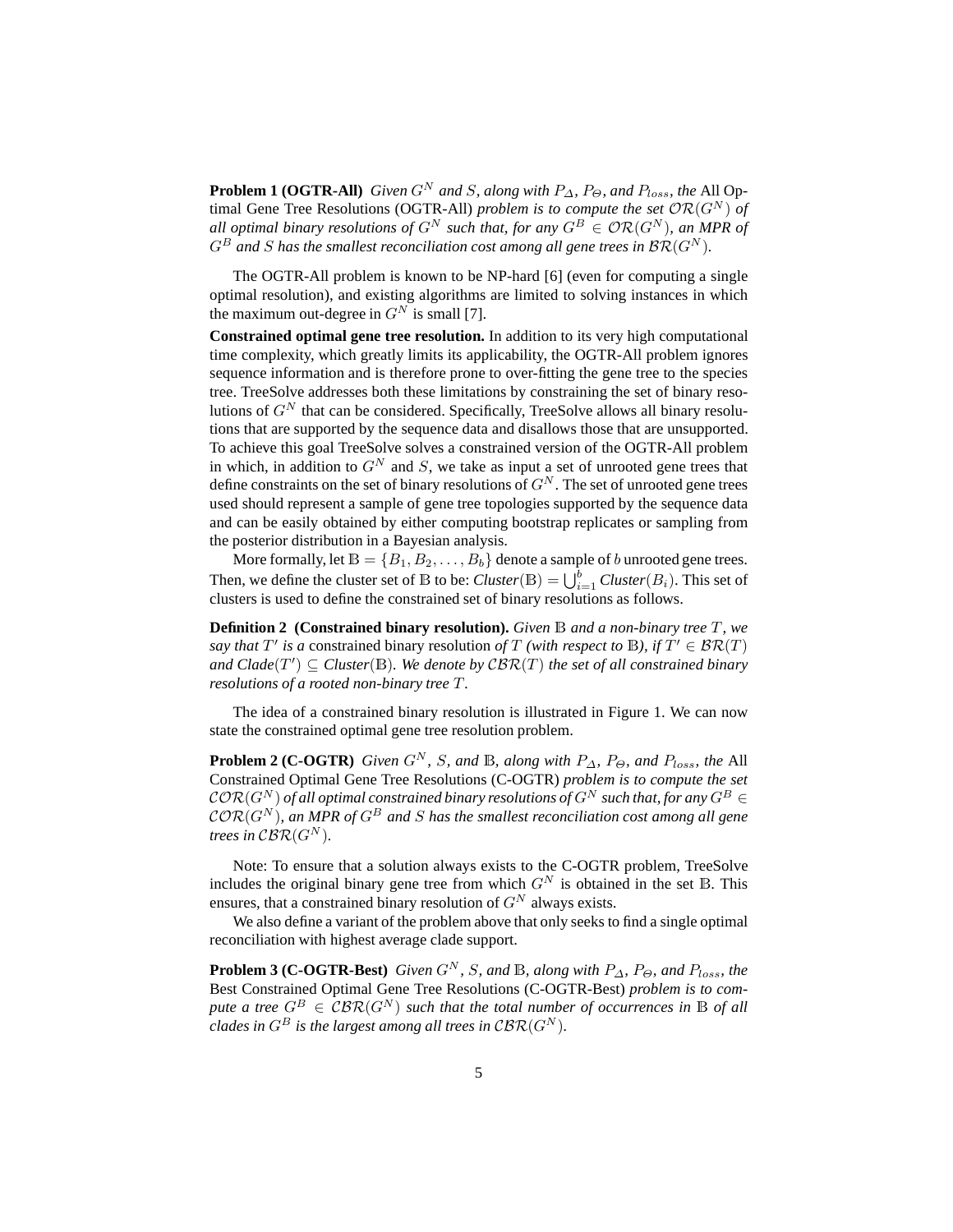

**Fig. 1. Constrained binary resolutions.** Given the (rooted) non-binary gene tree on the top left and the three (unrooted) bootstrap replicate gene trees on the right, the figure shows a possible constrained binary resolution of the non-binary gene tree. Note that each new clade in the binary resolution appears as a cluster in at least one of the three bootstrap replicate trees. These clusters are highlighted using the yellow boxes. Each internal edge in the gene trees is labeled by its branch support (number in red), i.e., the number of bootstrap replicates that support that branch. In this example, the constrained binary resolution happens to be a constrained *optimal* binary resolution since no other constrained binary resolution has higher average branch support.

Note that TreeSolve does not directly solve the *C-OGTR* and *C-OGTR-Best* problems. Rather, for improved efficiency and accuracy, TreeSolve solves variants of these problems where *Cluster*(B) is further restricted to only contain those clusters that are present in at least a certain number, *minSup*, of the samples in B, where *minSup* is updated dynamically during the search. Furthermore, TreeSolve maintains ordered lists of binary resolutions at each step sorted by average support value (i.e., by the total number of occurrences in B of all clades in that binary resolution).

# **3 Algorithmic Overview**

Our algorithms for the *C-OGTR* and *C-OGTR-Best* problems leverage the dynamic programming algorithm for the *OGTR-All* problem described in [7]. The primary difference is that the new algorithms limit the possible binary resolutions considered at each nonbinary node to those that can be constructed from the clusters available in *Cluster*(B). Further technical details are omitted for brevity. Here, we describe how solutions for *C-OGTR*/*C-OGTR-Best* are used within TreeSolve as part of the larger self-adaptive approach and optimal resolution ordering.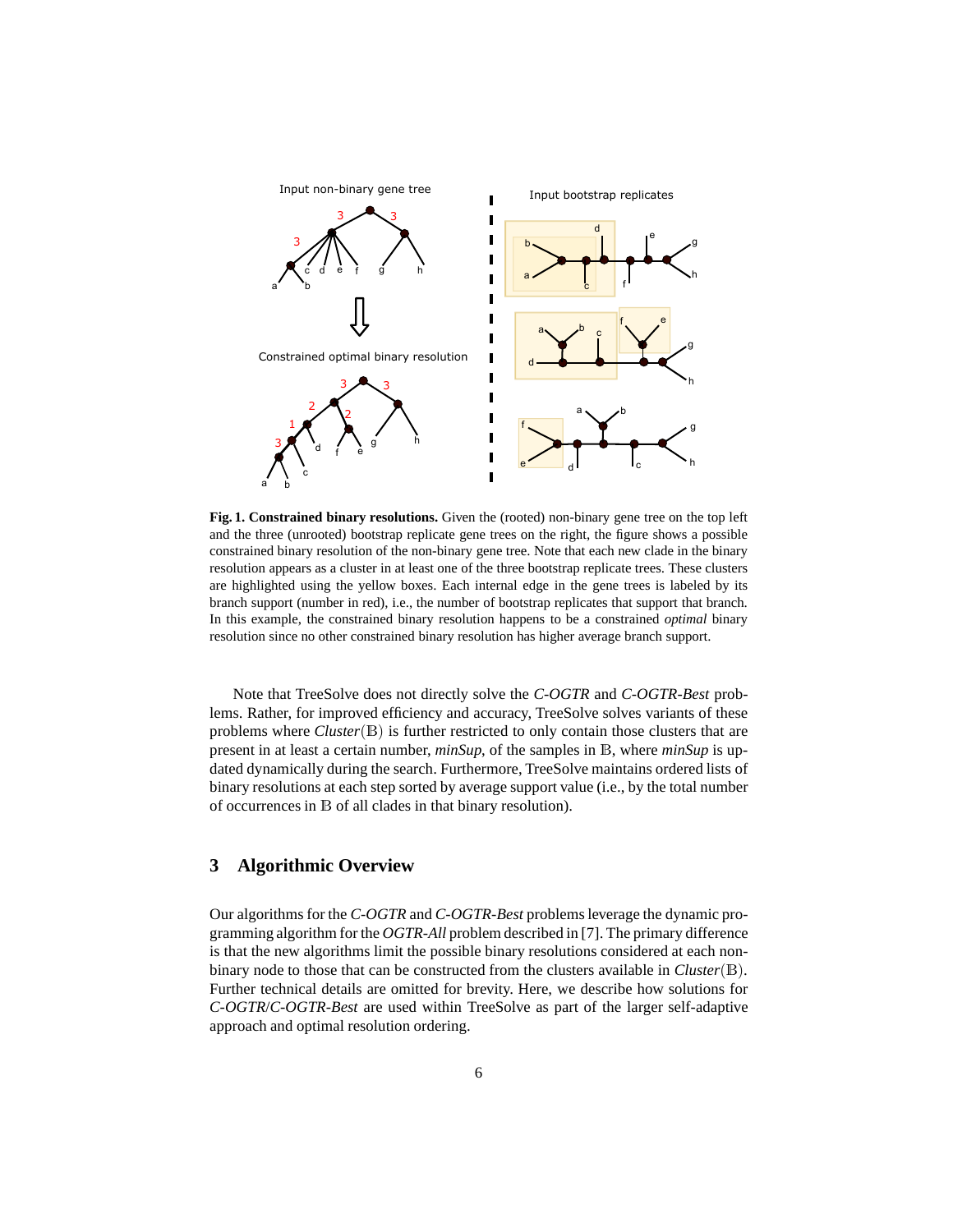**TreeSolve's self-adaptive algorithm.** Note that, despite the restriction on permitted resolutions imposed by B, the total number of constrained optimal binary resolutions can be exponential in the number of non-binary nodes of  $G<sup>N</sup>$  as well as its maximum out-degree. To address this limitation, TreeSolve employs a novel self-adaptive approach to limit the number of binary resolutions considered at each non-binary node. To describe the self-adaptive approach, we need some additional definitions and notation. We first define an upper bound, denoted  $U$ , on the total number of binary resolutions considered by TreeSolve during any step in its execution. For example, for all the experimental results presented in the next section, we assigned  $U = 25000$ . We also define the following:

#### *Cluster*( $\mathbb{B}$ ,  $minSup$ ) = { $x \in Cluster(\mathbb{B})$  |  $x$  appears in at least  $minSup$  trees from  $\mathbb{B}$ }.

Finally, define  $N(g, minSup)$  to be the number of distinct binary resolutions of the non-binary node  $g \in G^N$  permitted by the cluster set *Cluster*( $\mathbb{B}$ *, minSup*). For each non-binary node  $g \in G^N$  independently, TreeSolve computes a value for *minSup* for which  $N(q, minSup) \leq U$  but  $N(q, minSup -1) > U$ . This can be accomplished efficiently through a binary-search in the range  $[1, |B|]$ . Thus, at each non-binary node of the gene tree, we limit the total number of resolutions considered to at most  $U$  of the most highly supported ones.

**Ordering of binary resolutions by average clade support.** In addition to its use for limiting the number of possible resolutions at each non-binary node, TreeSolve also uses the upper bound  $U$  to bound the total number of resolutions considered at the subtree rooted at each node of the gene tree. In other words, TreeSolve executes a variant of the algorithm for *C-OGTR* that always limits the total number of resolutions of the subtree  $G^{N}(g)$  stored at any node g of the gene tree to U. In particular, at each node  $g \in G^N$  the algorithm only stores up to the U best (in terms of average clade support) resolutions for the subtree  $G^N(g)$  encountered during the search, ordered by their average clade support. We denote this ordered list of the  $U$  best resolutions for the subtree  $G^{N}(q)$  by  $\mathcal{ORV}(q)$  (for optimal resolution vector). Note that each resolution stored in  $\mathcal{ORV}(q)$  also has an associated average clade support value stored along with it. Next, we describe how each  $\mathcal{ORV}(\cdot)$  is computed as part of the bottom-up dynamic programming traversal of  $G^N$ . We first need some additional notation. Given any binary or non-binary node  $g \in G^N$ , define the set of nearest non-binary descendants of g, denoted  $\mathcal{N}(g)$ , to be  $\{h \in V(G^N(g)) \setminus \{g\} \mid h \text{ is non-binary and no other non-binary nodes exist}\}$ on the path from g to h. Note that  $\mathcal{N}(g)$  may be empty.

Consider any binary or non-binary node  $g \in G^N$ . If all nodes in the subtree  $G^N(q)$ are binary then there is only one possible resolution (i.e., the current resolution). If  $\mathcal{N}(q) = \emptyset$  but g itself is non-binary then we apply the self-adaptive approach described above and compute up to U binary resolutions of  $G^N(q)$ . These resolutions are then sorted according to decreasing average clade support (based on the trees in B) and stored as  $\mathcal{ORV}(q)$ . If  $\mathcal{N}(q) \neq \emptyset$  and q is binary, then  $\mathcal{ORV}(q)$  can be computed by suitably combining the vectors  $\mathcal{ORV}(h)$ , for each  $h \in \mathcal{N}(g)$ , already computed in previous steps of the algorithm. Observe that each combination of resolutions from the  $\mathcal{ORV}(h)$ 's, across all  $h \in \mathcal{N}(g)$ , yields a permitted resolution for the subtree  $G^N(g)$ . Since each  $\mathcal{ORV}(h)$  is in sorted order and each resolution is associated with its aver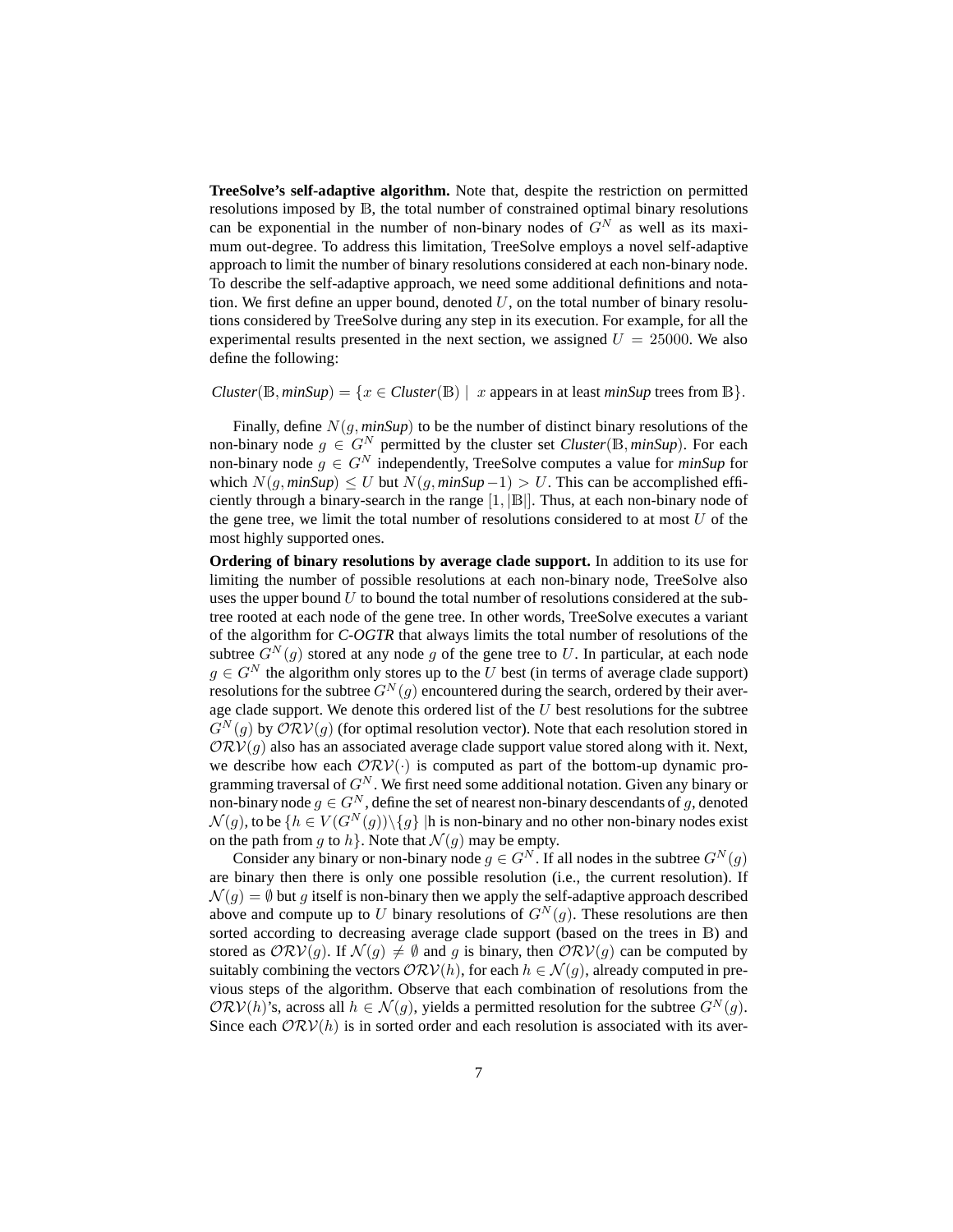age clade support value, computing the U best resolutions for  $G^N(g)$ , i.e., computing  $\mathcal{ORV}(g)$ , can be accomplished by performing a merge-like procedure (from merge sort) on the  $\mathcal{ORV}(h)$ 's to identify just the U best resolutions for  $G^N(g)$ . The remaining case, where  $\mathcal{N}(g) \neq \emptyset$  and g is non-binary can be handled similarly by considering the sorted list of permitted resolutions for node g together with the  $\mathcal{ORV}(h)$ 's.

**Computing only a single best resolution.** By default, TreeSolve computes a sorted list of up to U (where  $U = 25000$  in all our experiments) distinct best resolutions of the initial non-binary gene tree. However, in many applications, only a single best estimate of the error-corrected gene tree may be required. Indeed, most existing species-treeaware methods for microbial gene tree error-correction, including TreeFix-DTL and ecceTERA, only compute a single best gene tree. It is easy to see that the first tree output by TreeSolve corresponds to this best tree, i.e., with highest average clade support. However, if only the best solution was required, TreeSolve could make use of the simpler *C-OGTR-Best* problem formulation, instead of the *C-OGTR* problem as described above. Solving the *C-OGTR-Best* problem is simpler and more efficient than the *C-OGTR* problem (though still potentially exponential). Specifically, to only compute the resolution with highest average clade support, we need not maintain  $\mathcal{ORV}(\cdot)$  vectors and only need to save the best resolution corresponding to each subproblem  $c(g, s)$ .

## **4 Experimental Evaluation**

*Simulated and real datasets used in the analysis.* To evaluate the performance our new approach, we used the large simulated dataset of 2400 gene tree/species tree pairs on 50 taxa used in [2] to evaluate the accuracy of TreeFix-DTL. These 2400 gene trees represent 24 categories (each with 100 gene trees) that capture a wide range of evolutionary scenarios. Specifically, the datasets represent all combinations of (i) low, medium, and high rates of duplication, transfer, and loss events, (ii) four different sequence mutation rates (rates 1, 3, 5 and 10), and (iii) normal (333 amino acids) and short (173 amino acids) sequence lengths; further details on the construction of datasets are available in [2]. For each of the 2400 gene tree/species tree pairs in this dataset, we have available the true (simulated) gene tree and species tree, the reconstructed maximum likelihood gene tree (constructed using RAxML on sequence data simulated down the true gene tree), and 100 bootstrap replicates computed during the execution of RAxML. The 24 categories in this dataset span a wide range of gene tree sizes, event rates, and error rates: specifically, the average leaf set size of the low, medium, and high DTL gene trees are 52.3, 70.4, and 91.3, respectively; the average count of evolutionary events (duplications, transfers, and losses) for the low, medium, and high DTL gene trees are 5.5, 10.6, and, 18.8, respectively, with transfers constituting roughly half of each count; and baseline RAxML error rates (in terms of NRFD, as defined below) ranging from a low of less than 6% to a high of almost 18%.

To further test the scalability and accuracy of TreeSolve on large datasets, we used a dataset of 200 gene tree/species tree pairs on 200 taxa also used in [2]. These 200 gene trees represent 2 distinct categories corresponding to normal sequence length (333 amino acids), a medium rate of DTL, and mutation rates 1 and 5.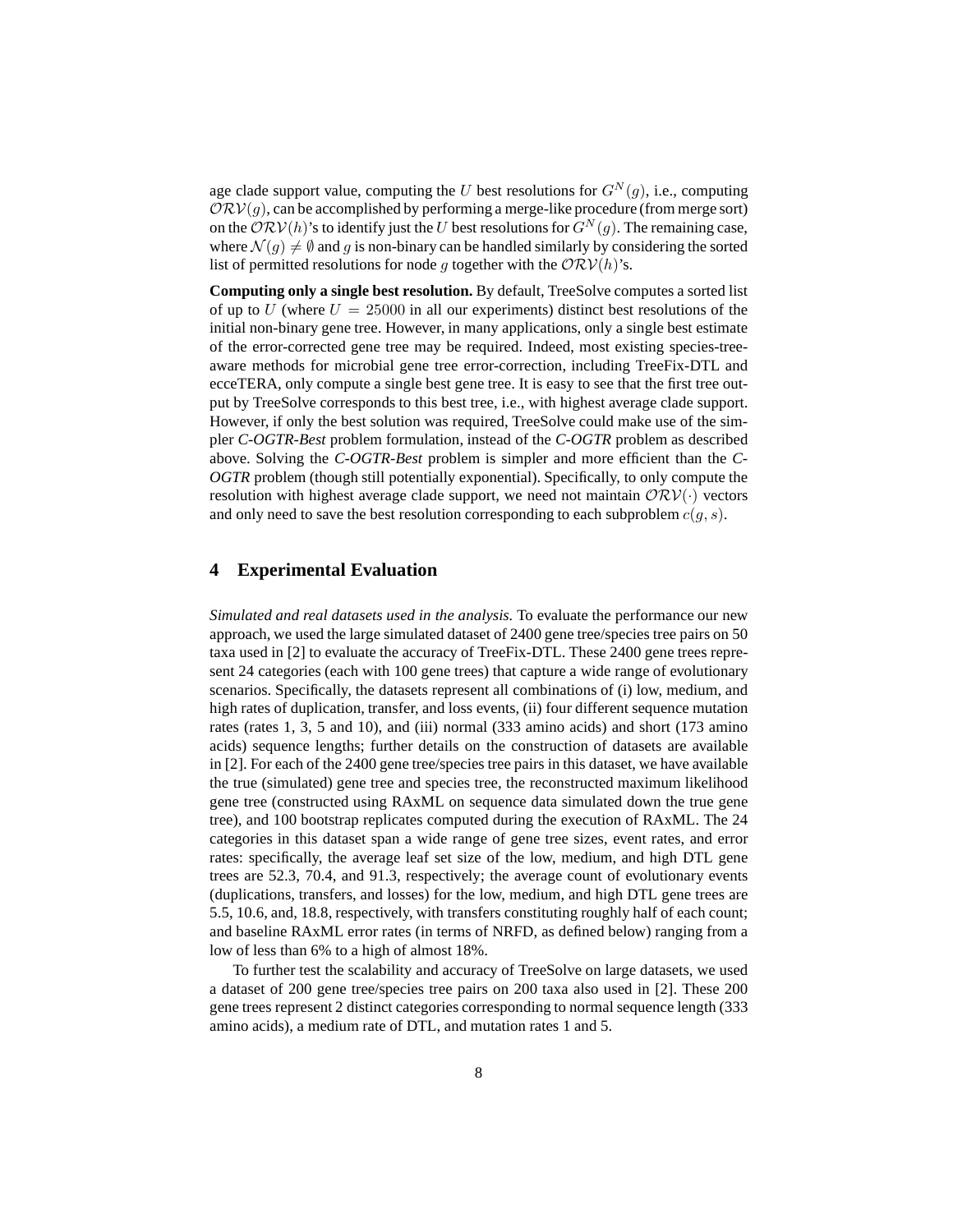In addition to the simulated dataset above, we also used a real biological dataset of over 4700 gene trees from 100 predominantly prokaryotic species [3]. We use this dataset to demonstrate scalability and the impact of applying TreeSolve in practice.

*Experimental setup.* We evaluated the accuracy and runtime of TreeSolve, TreeFix-DTL, and ecceTERA on each dataset described above. TreeSolve and ecceTERA both take as input a gene tree with support values on its edges, a support cutoff threshold to collapse edges with weak support (thereby producing a non-binary gene tree), and a rooted species tree. In addition, TreeSolve also takes as input the set B of bootstrap or other samples based on which the gene tree edge support values were computed. TreeFix-DTL takes as input a maximum-likelihood (e.g., RAxML) gene tree, the corresponding sequence alignment, and a rooted species tree. We used default event cost values of 1, 2, and 3, for losses, duplications, and transfers, respectively, for TreeSolve, ecceTERA, and TreeFix-DTL (all three programs use these same event costs by default). The rooted gene trees given as input to TreeSolve and ecceTERA were obtained by rooting each reconstructed RAxML gene tree at an edge that minimized its DTL reconciliation cost. To create the non-binary gene trees for TreeSolve and ecceTERA, we tried two different support cutoff thresholds: 50% and 90%. Note that using higher bootstrap cutoff values results in more non-binary (i.e., more unresolved) gene trees as more edges are collapsed. We observed that both ecceTERA and TreeSolve performed significantly better when the higher cutoff threshold of 90% was used; specifically, the average error-rate in terms of NRFD (defined below) across the 24 baseline simulated datasets decreased from 7.1% to 5.7% for ecceTERA and from 7.7% to 4.85% for TreeSolve. Thus, we fixed the cutoff threshold to 90% for all our experiments with ecceTERA and TreeSolve, including those with real biological data. For each simulated and real gene tree, 100 bootstrap replicates obtained through RAxML were used to define the corresponding set B for TreeSolve.

To measure gene tree accuracy, we used the (unrooted) normalized Robinson-Foulds distance (NRFD) against the true gene tree; for any reconstructed gene tree, the NRFD shows the percentage of splits in that gene tree that do not appear in the corresponding true gene tree. Finally, when evaluating the accuracy of TreeSolve, unless otherwise stated, we use only the best (ie., first) resolution computed.

*Basic statistics on datasets.* For the 24 baseline simulated datasets, the average leaf set size of the low, medium, and high DTL gene trees was 52.33, 70.37, and 91.26, respectively. Upon collapsing weakly supported edges with the 90% cutoff threshold, we found that the average number of non-binary nodes and average of maximum outdegrees across all 24 baseline simulated datasets were 10.9 and 8.2, respectively, with the highest averages observed to be 15.9 (for sequence length 173, rate-10, high DTL) and 20.58 (for sequence length 173, rate-1, high DTL), respectively.

For the larger 200-taxon simulated datasets, the average number of non-binary nodes was 39.5 and the average of maximum out-degrees was 6.7.

For the real dataset of 4736 gene trees, we found that 4419 became non-binary at a 90% bootstrap cutoff threshold. For these 4419 non-binary gene trees, the average leaf set size was 36.1, the largest leaf set size was 600, and the average number of non-binary nodes and average of maximum out-degrees were 3.35 and 21.14, respectively.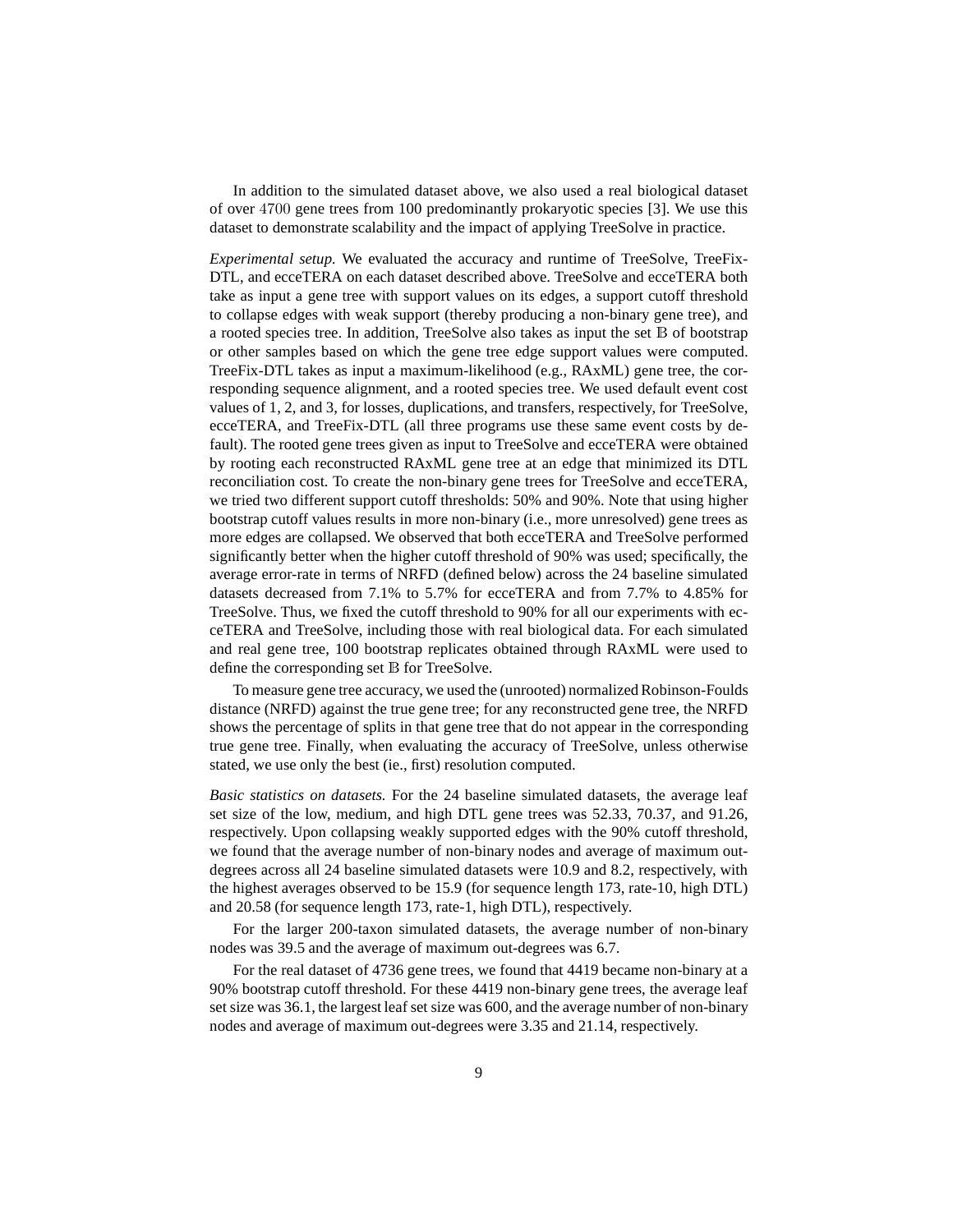#### **Results**

**Simulated datasets results.** We first compared the accuracies of TreeSolve, ecceTERA, and TreeFix-DTL on the 24 baseline simulated datasets. These results are shown in Figure 2. As the figure shows, *TreeSolve* results in significantly more accurate gene tree resolutions than *ecceTERA* in 19 out of the 24 datasets (and across all high DTL datasets), while TreeFix-DTL outperforms both ecceTERA and TreeSolve on all 24 datasets. As we discuss later, this improved accuracy of TreeFix-DTL comes at the expense of orders of magnitude greater running time. The average normalized Robinson-Foulds distances (NRFD) for RAxML, ecceTERA, TreeSolve, and TreeFix-DTL are 7.4%, 3.9%, 3.1%, and 1.86%, respectively, across the 12 normal sequence-length datasets, and 12.5%, 7.6%, 6.6%, and 3.8%, respectively, across the 12 short sequence datasets. As expected, all three species-tree-aware methods were significantly more accurate than the sequence-only method RAxML, and absolute error rates for all four methods were higher for the short (173) sequence length datasets than for the normal (333) length datasets. Interestingly, we observed that while the accuracies of ecceTERA and TreeFix-DTL consistently worsen with increasing DTL rates, the accuracy of TreeSolve is only slightly affected by DTL rates (Figure 2). As a result, the accuracy of TreeSolve starts to approach that of TreeFix-DTL on the high DTL datasets. Specifically, the average NRFDs across the high-DTL datasets for TreeFix are 2.7% and 5.1% for the normal and short sequence-length datasets, respectively, while for TreeSolve these numbers are only slightly larger at 3.5% and 6.9%, respectively.

**Impact of gene tree size.** To study the impact of tree size on the relative accuracies of the three methods, we used the two simulated datasets of 100 gene tree/species tree pairs each on 200 taxa. As expected, TreeSolve continues to significantly outperform ecceTERA on these larger datasets, with an average NRFD of 3.0% for ecceTERA and only 1.8% for TreeSolve. More significantly, we find that TreeSolve slightly outperforms TreeFix-DTL on these larger trees, with average NRFD of 1.8% to TreeFix-DTL's 1.85%. This is not entirely surprising, since TreeFix-DTL relies on an iterative local search approach that can become less effective as tree size increases. Thus, Tree-Solve can be expected to outperform all other methods for larger gene trees.

**Impact of enumerating multiple optimal resolutions.** Recall that a key feature of TreeSolve is that it can compute and output multiple optimal resolutions, ordered by their average support values. To explore the impact of considering multiple optimal resolutions instead of only using the "best" resolution computed through TreeSolve, we computed the false positive and false negative branch rates for the strict consensus of all multiple optimal resolutions computed by TreeSolve. We found that the strict consensus of all optimal resolutions computed by TreeSolve results in a significantly lower false positive rate compared to just using the "best" TreeSolve gene trees across each of the 24 datasets, with an overall average of 3.45% versus 5.85%, respectively. This suggests that the optimal resolutions computed by TreeSolve can be used to distinguish between correct and incorrect gene tree edges. Unsurprisingly, this improvement in the false positive rate comes at the expense of an increased false negative rate, with the average normalized false negative rate over all 24 datasets being 8.5 for the strict consensus of all multiple optimal resolutions computed by TreeSolve. For brevity, detailed results on individual datasets are omitted from this manuscript.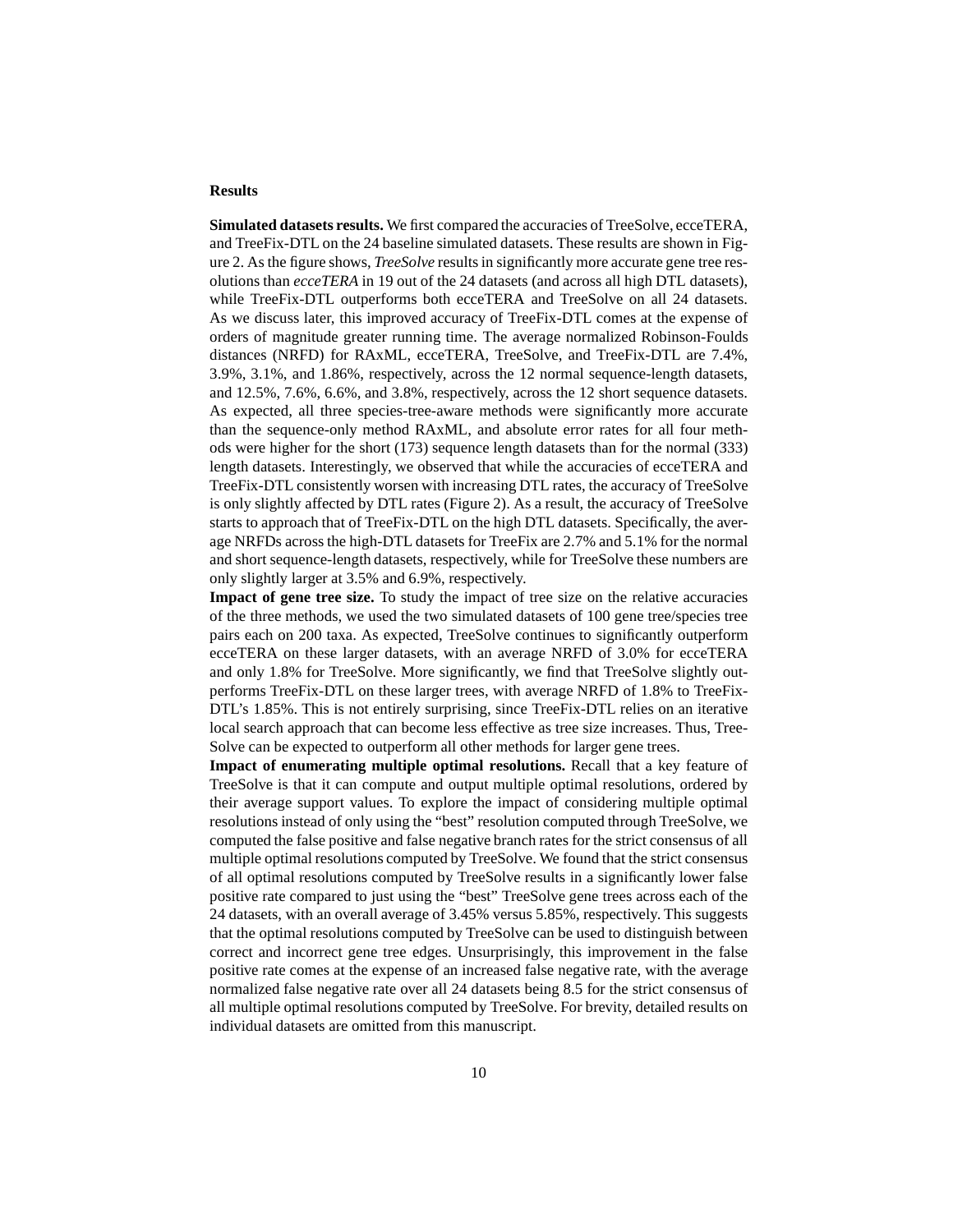

Error-rates for short sequence-length baseline datasets



**Fig. 2. Accuracy on baseline datasets.** Error rates are shown for gene trees inferred using RAxML, ecceTERA, TreeSolve, and TreeFix-DTL on the 12 normal sequence-length (top) and 12 short sequence-length (bottom) simulated datasets.

**Running time and scalability.** Both ecceTERA and TreeSolve required only a few seconds per simulated gene tree. Specifically, the average running time of ecceTERA was 2.9 seconds per tree across the 24 baseline simulated datasets, and for TreeSolve the corresponding average running time was 10.2 seconds. TreeFix-DTL was far slower than ecceTERA and TreeSolve, requiring an average of over an hour for each of the trees in these 24 baseline simulated datasets. On the larger 200-taxon simulated datasets, ecceTERA and TreeSolve averaged 2.5 seconds and 82 seconds per gene tree, respectively. In contrast, TreeFix-DTL required an average of over 10 hours per gene tree. Thus, TreeSolve is almost three orders of magnitude faster than TreeFix-DTL on these larger gene trees while also showing better accuracy. All timed runs were executed using a single core on a commodity Macbook Pro laptop with 16 GB of RAM and a 2.3 GHz Intel i9 CPU.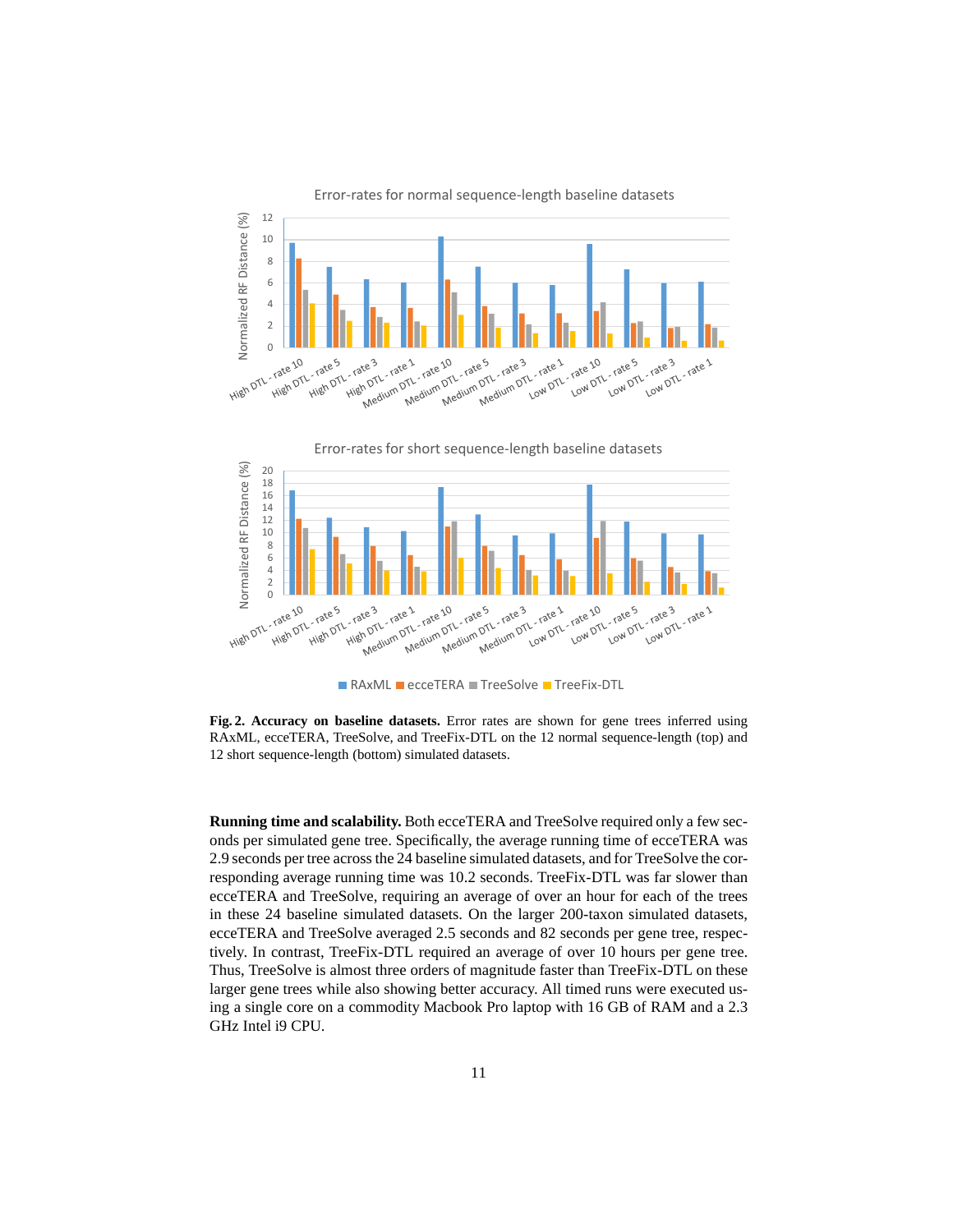**Results on real dataset.** We studied the impact of applying ecceTERA, TreeSolve and TreeFix-DTL on a real biological dataset of over 4736 gene trees from 100 predominantly prokaryotic species [3]. We found that 4419 out of the 4736 gene trees became non-binary at the 90% bootstrap cutoff threshold, and ecceTERA and TreeSolve were thus able to error-correct these 4419 trees. Over all gene trees, ecceTERA had an average running time of 15.1 seconds and a maximum running time of 317 seconds. TreeSolve had a slightly larger average running time of 71.6 seconds and a maximum of 1736 seconds. Note that the largest gene tree in this dataset has 600 leaves. This demonstrates how TreeSolve can be applied to very large gene trees within minutes.

For the 4419 non-binary gene trees, we found that ecceTERA resulted in an average decrease of 26.4% in the reconciliation cost of the error-corrected gene trees. For TreeSolve, this decrease was a much larger 38.5%. The magnitude of decrease in reconciliation cost is a highly imperfect proxy for gene tree accuracy; still, these numbers suggest that TreeSolve is more effective at error-correcting these real gene trees.

In contrast to ecceTERA and TreeSolve, which executed within minutes on even the largest gene trees, TreeFix-DTL required more than a week of running time on each of the larger gene trees in this dataset.

## **5 Conclusion**

In this work, we introduced a new species-tree-aware method, TreeSolve, for errorcorrecting microbial gene trees. TreeSolve combines new and existing techniques and uses novel algorithms to strike a balance between speed and accuracy. As our extensive experimental analysis demonstrates, TreeSolve significantly outperforms the best existing species-tree-aware methods for microbes in terms of accuracy, speed, or both. Tree-Solve is especially effective for error-correction of large gene trees, where it makes it possible to perform speedy error-correction without any compromise on reconstruction accuracy. Furthermore, TreeSolve has the extremely useful ability to compute not just a single best estimate of the error-corrected gene tree but a ranked list of multiple distinct "roughly equally good" candidates. As we show in our experimental study, the resulting ability to aggregate over multiple gene tree candidates helps distinguish between correct and incorrect relationships in an error-corrected gene tree. Overall, TreeSolve has the potential to transform the reconstruction of large microbial gene trees and to increase the robustness of downstream evolutionary inferences by enabling the accounting of gene tree reconstruction uncertainty.

**Funding:** This work was supported in part by NSF awards MCB 1616514 and IES 1615573 to MSB.

#### **References**

- 1. M. S. Bansal, E. J. Alm, and M. Kellis. Efficient algorithms for the reconciliation problem with gene duplication, horizontal transfer and loss. *Bioinformatics*, 28(12):283–291, 2012.
- 2. M. S. Bansal, Y.-C. Wu, E. J. Alm, and M. Kellis. Improved gene tree error correction in the presence of horizontal gene transfer. *Bioinformatics*, 31(8):1211–1218, 2015.